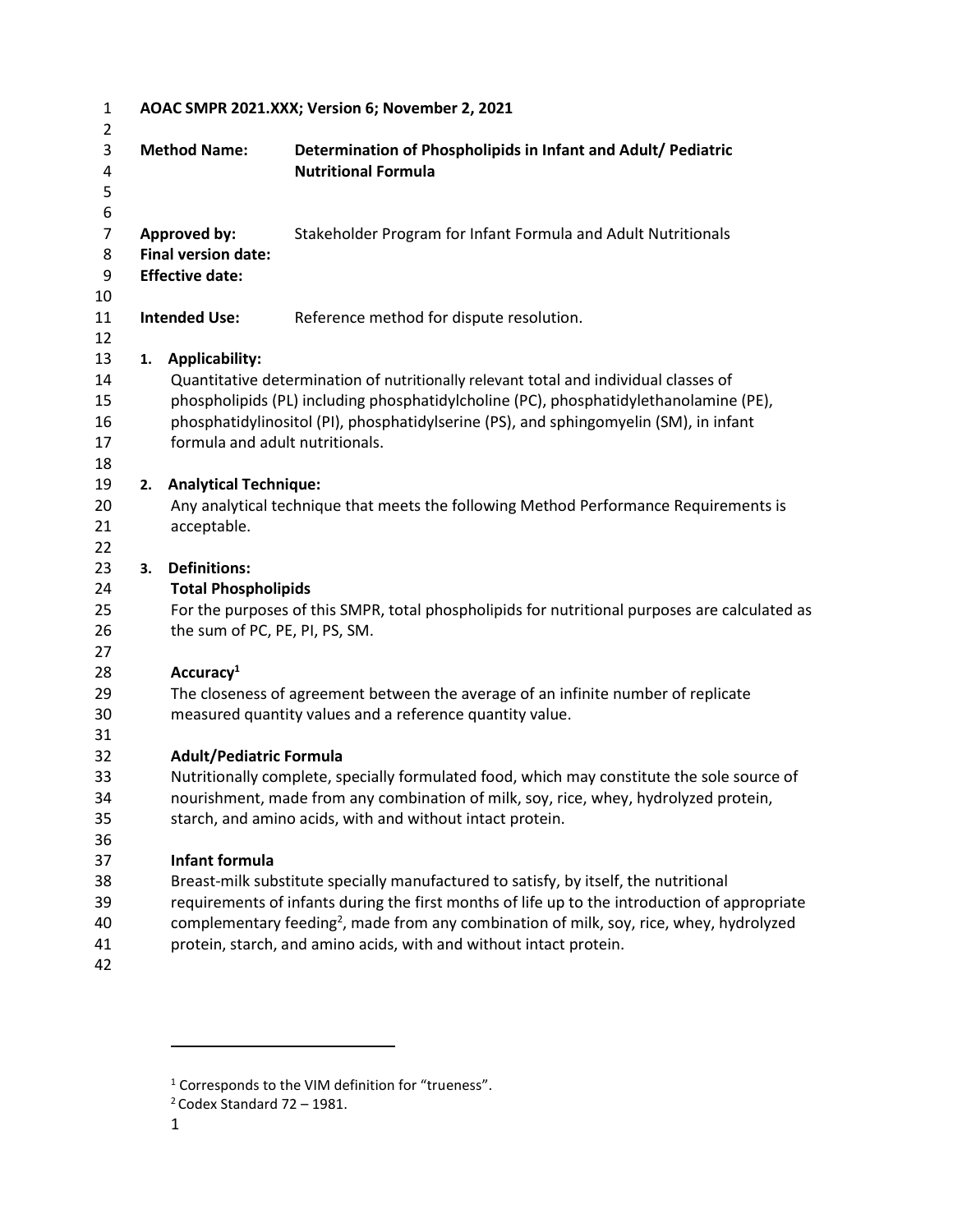#### **Limit of Quantitation (LOQ)**

- The minimum concentration or mass of analyte in each matrix that can be reported as a quantitative result.
- 
- **Recovery**
- The fraction or percentage of spiked analyte that is recovered when the test sample is analyzed using the entire method.

## **Repeatability**

 Variation arising when all efforts are made to keep conditions constant by using the same instrument and operator and repeating during a short time period. Expressed as the 54 repeatability standard deviation (SD<sub>r</sub>); or % repeatability relative standard deviation  $(%RSD_r)$ .

## **Reproducibility**

Variation arising when identical test materials are analyzed in different laboratory by

different operators on different instruments. The standard deviation or relative standard

deviation calculated from among-laboratory data. Expressed as the reproducibility standard

- deviation (SDR); or %reproducibility relative standard deviation (%RSDR).
- 

## **4. Method Performance Requirements:**

|                                    | PC         | <b>PE</b>  | PI         | PS         | <b>SM</b>  | Total       |
|------------------------------------|------------|------------|------------|------------|------------|-------------|
| Analytical range*<br>(mg/100g RFP) | $0.4 - 50$ | $0.4 - 44$ | $0.4 - 44$ | $0.4 - 44$ | $0.4 - 44$ | $0.4 - 226$ |
| Limit of Quantitation*<br>(LOQ)    | 0.4        | 0.4        | 0.4        | 0.4        | 0.4        | N/A         |
| Recovery<br>(%)                    | $90 - 110$ | $90 - 110$ | $85 - 115$ | $85 - 115$ | $90 - 110$ | $90 - 110$  |
| Repeatability<br>(RSD, %)          |            | 7          | 7          |            | 7          | 7           |
| Reproducibility<br>$(RSD_R, %)$    | 14         | 14         | 14         | 14         | 14         | 14          |

Concentrations apply to:

a) "ready-to-feed" liquids "as is";

b) re-constituted powders (25 g into 200 g of water);

c) liquid concentrates diluted 1:1 by weight.

1 mg/100g RFP ≈ 1mg/100g dry weight × 25mL/(25 + 200 mL).

#### 

# **5. System suitability tests and/or analytical quality control:**

- Suitable methods will include blank check samples, and check standards at the lowest point and midrange point of the analytical range.
- 

## **6. Reference Material(s):**

No infant formula certified reference materials available.

## 

# **7. Standard Material(s):**

- As part of validation studies, the source of PL standard needs to be provided and its
- composition specified to address how the standard relates to forms measured in samples.
	-